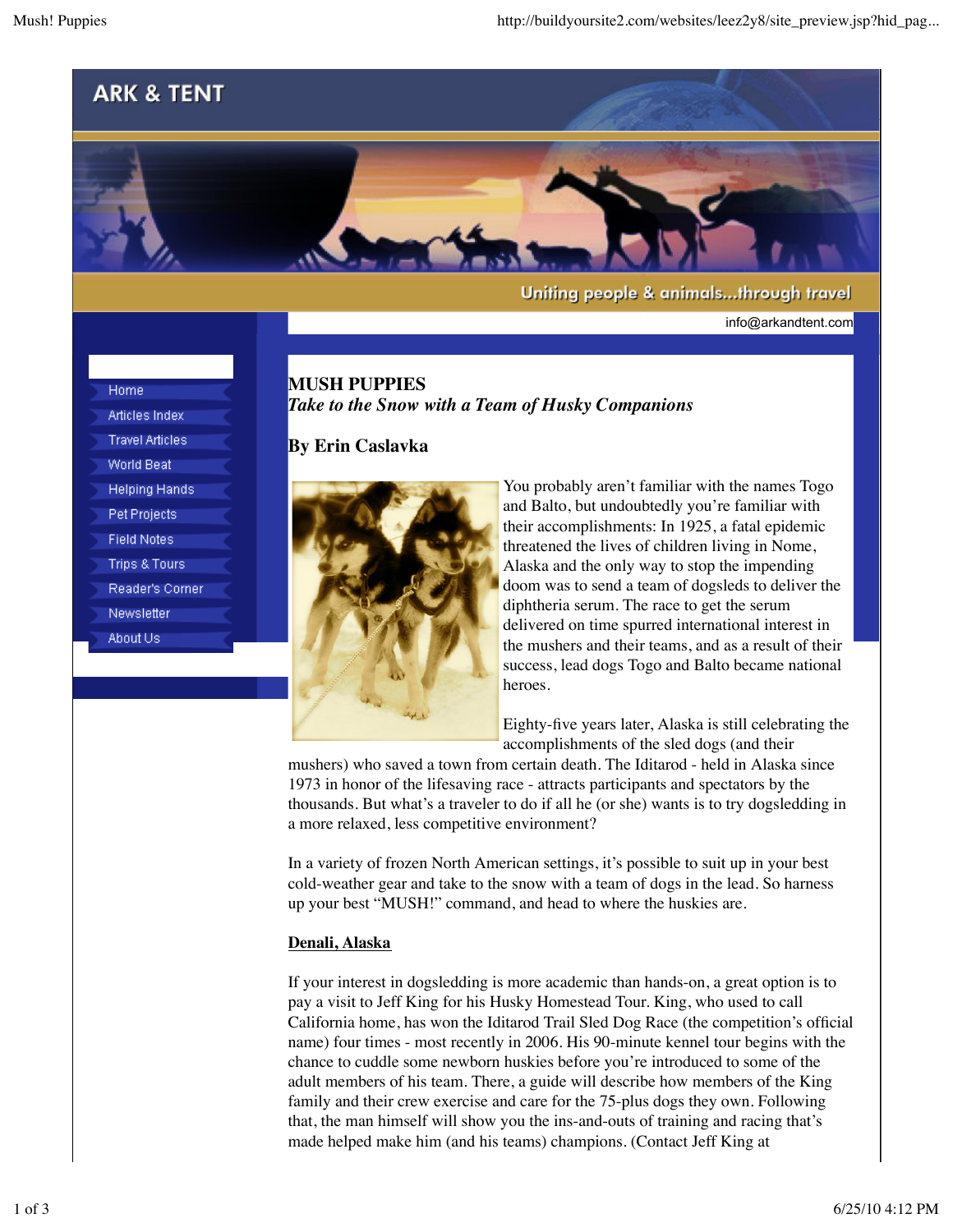907-683-2904 or for more info visit: huskyhomestead.com)

#### **Madeline Island, Wisconsin**

If you're looking for a place to really "get away from it all" (with a bit of creature comforts at the end of the day), there's a small island in Wisconsin with your name on it. Three-and-a-half hours outside of Minneapolis and a short ferry ride across a lake will take you to Madeline Island, home to the log cabin-ish Island Inn. Settle into your room, then let SnowRyder hook you up with a two-person team of pups that will take you out for a run through the forested trails of Madeline Island, or over frozen Lake Superior. Take turns doing the "driving" or let the experienced musher take the lead. (Contact Jim Ryder Dogsledding at 715-209-6789 or jim@jimryder.us for more information.)

# **Newry, Maine**

Professional Master Maine Guides Polly Mahoney and Kevin Slater have a handle on celebrity status; after all, not everyone has the chance to star in a Disney movie. But when the producers of the film *Never Cry Wolf* were looking for a team of dogs that could deliver on cue, they sought out Mahoney. A small, family-run business,

Mahoosuc Guide Service provides would-be mushers with the chance to try their hand at leading a team on weekend, overnight trips that provide you with an opportunity to camp out in the snow with the huskies and experience their behavior both on- and off-duty. (Contact Polly Mahoney or Kevin Slater at 207-824-2073 or via email at: info@mahoosuc.com)



# **Quebec, Canada**

You don't have to know how to speak French to take a ride with the Canadian members of a dogsledding team. A traditional method of

transportation for the region's indigenous population, dogsledding has been a part of this frozen landscape for centuries. Teams of 4-8 dogs will take you "off the beaten path" outside the modern city of Quebec, where you'll enjoy guided dogsledding. One company to consider is FreshTracks, an outfitter located in Vancouver, BC. They offer an introductory "Dogsledding Adventure in Quebec" that provides two days of guided dogsledding in Saint-Etienne-de-Lauzon where you'll visit a kennel that houses 200 dogs, some of whom you'll be bonding with out on the snow. (Contact FreshTracks at 866-296-5877 or email them at: adventure@freshtracks.ca)

# **Yukon Territory, Canada**

Another tour package offered by FreshTracks allows you to mush your own team of huskies on a 9-day itinerary that provides an intensive course in dogsledding basics. Your adventure begins at the Sky High Valley Ranch, 20 km south of Whitehorse on the Alaska Highway. There you'll meet the teams and learn the basics, then



overnight at the lodge. Dogsledding excursions are planned for the days that follow into the Jackson Lake area, as well as to Boneville Lake and above the Ptarmigan Flats. If you really want to learn how it might